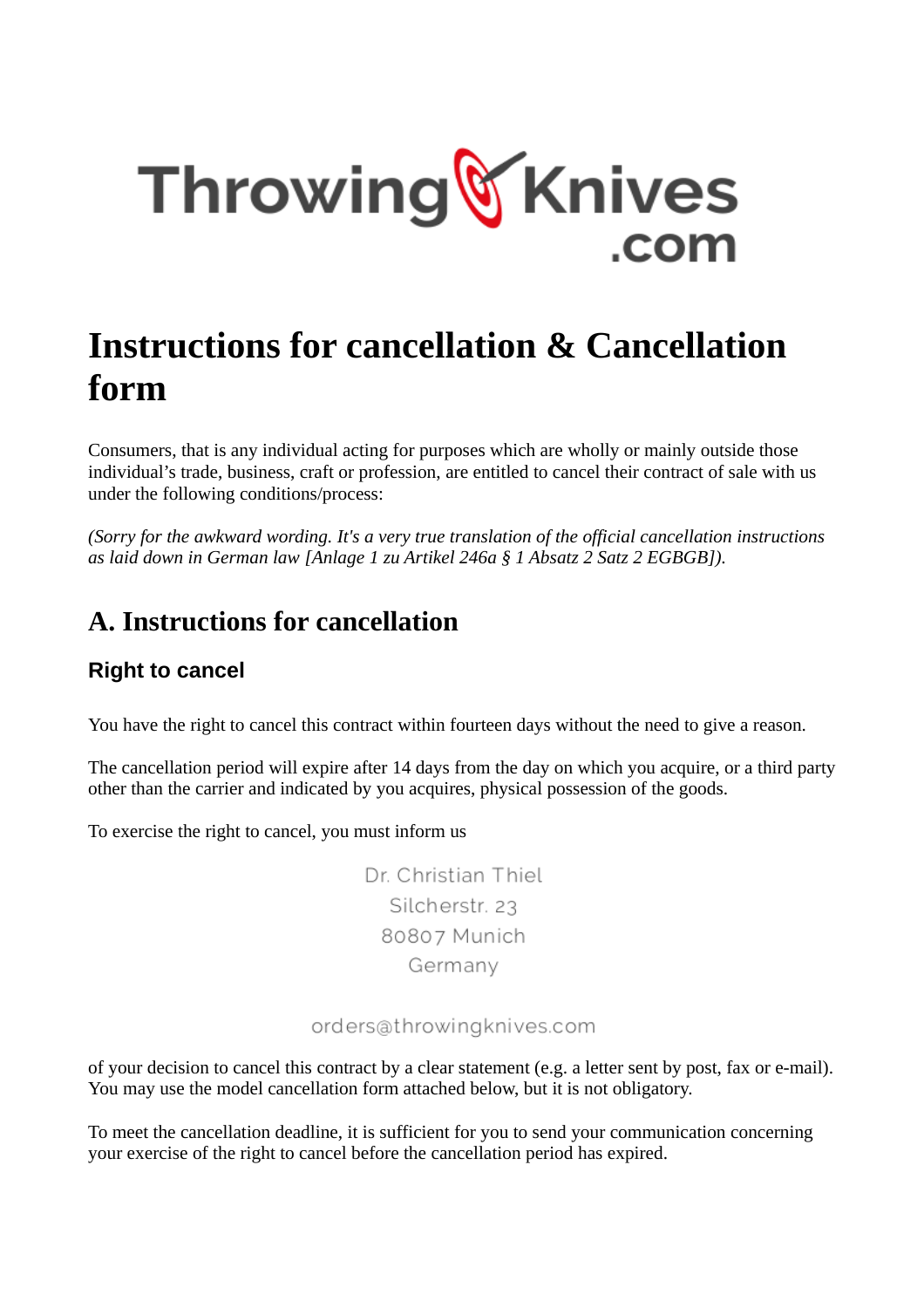### **Effects of cancellation**

If you cancel this contract, we will reimburse you for all payments received from you, including the costs of delivery (except for the supplementary costs arising if you choose a type of delivery other than the least expensive type of standard delivery offered by us) without undue delay and not later than fourteen days after the day on which we are informed about your decision to cancel this contract. We will make the reimbursement using the same means of payment as you used for the initial transaction, unless you have expressly agreed otherwise. In any event, you will not incur any fees as a result of the reimbursement. We may withhold reimbursement until we have received the goods back or you have supplied evidence of having sent back the goods, whichever is the earliest.

You shall send back the goods or hand them over to us without undue delay and in any event not later than fourteen days from the day on which you communicate your cancellation from this contract to us. The deadline is met if you send back the goods before the period of 14 days has expired.

You will bear the direct cost of returning the goods.

You are only liable for any diminished value of the goods resulting from the handling other than what is necessary to establish the nature, characteristics and functioning of the goods.

#### **End of instructions for cancellation**